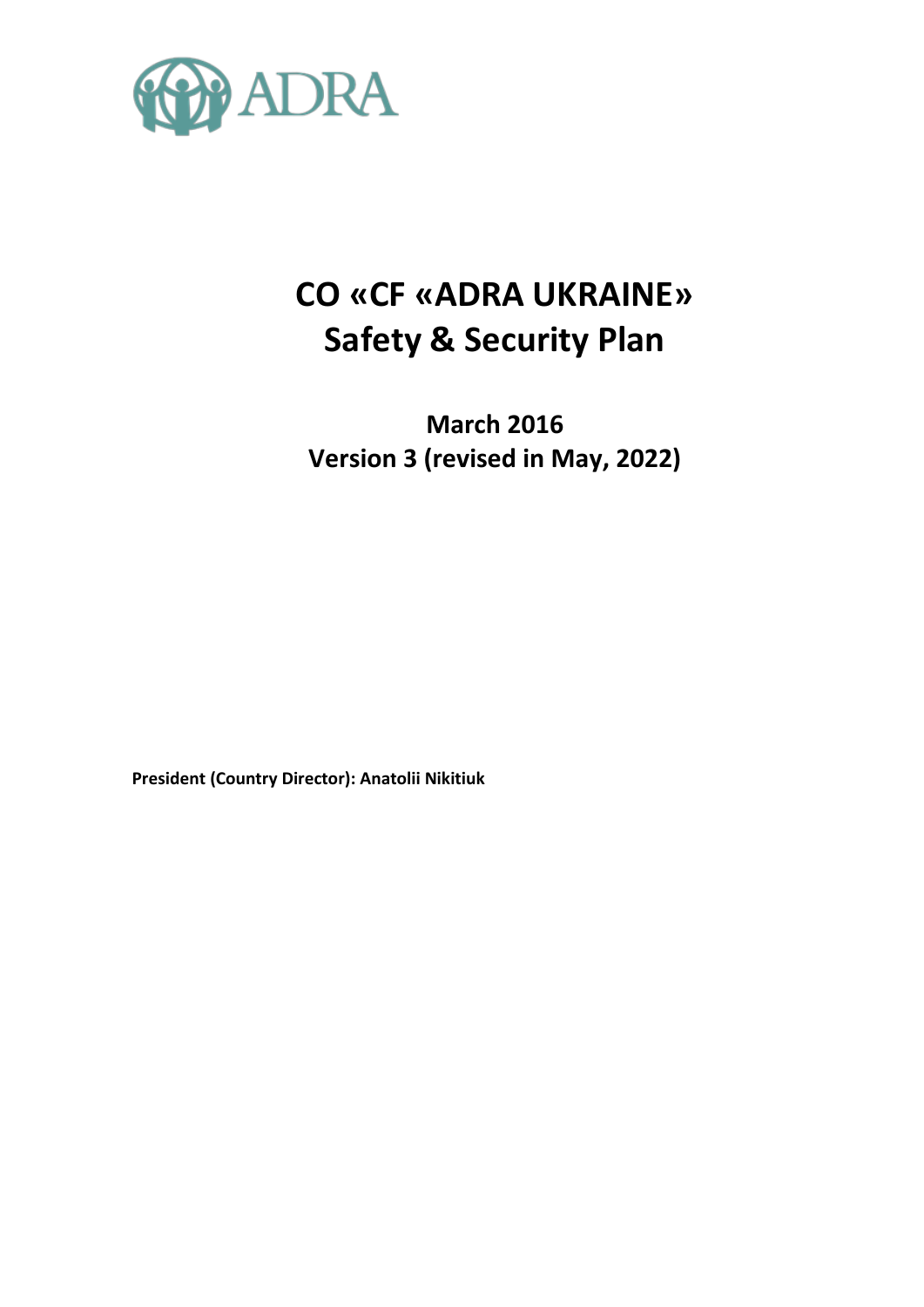# **TABLE OF CONTENTS**

| 1. |      |                                                                     |  |  |  |
|----|------|---------------------------------------------------------------------|--|--|--|
|    | 1.1. |                                                                     |  |  |  |
|    | 1.2. |                                                                     |  |  |  |
|    | 1.3. |                                                                     |  |  |  |
| 2. |      |                                                                     |  |  |  |
|    | 2.1. |                                                                     |  |  |  |
|    | 2.2. |                                                                     |  |  |  |
|    | 2.3. |                                                                     |  |  |  |
|    | 2.4. |                                                                     |  |  |  |
|    | 2.5. |                                                                     |  |  |  |
|    | 2.6. | Terrorism attack (car explosions, ambush and explosive devices)  12 |  |  |  |
|    | 2.7. |                                                                     |  |  |  |
| 3. |      |                                                                     |  |  |  |
|    | 3.1. |                                                                     |  |  |  |
|    | 3.2. |                                                                     |  |  |  |
|    | 3.3. |                                                                     |  |  |  |
|    | 3.4. |                                                                     |  |  |  |
|    | 3.5. |                                                                     |  |  |  |
|    | 3.6. |                                                                     |  |  |  |
| 4. |      |                                                                     |  |  |  |
|    |      |                                                                     |  |  |  |
|    |      |                                                                     |  |  |  |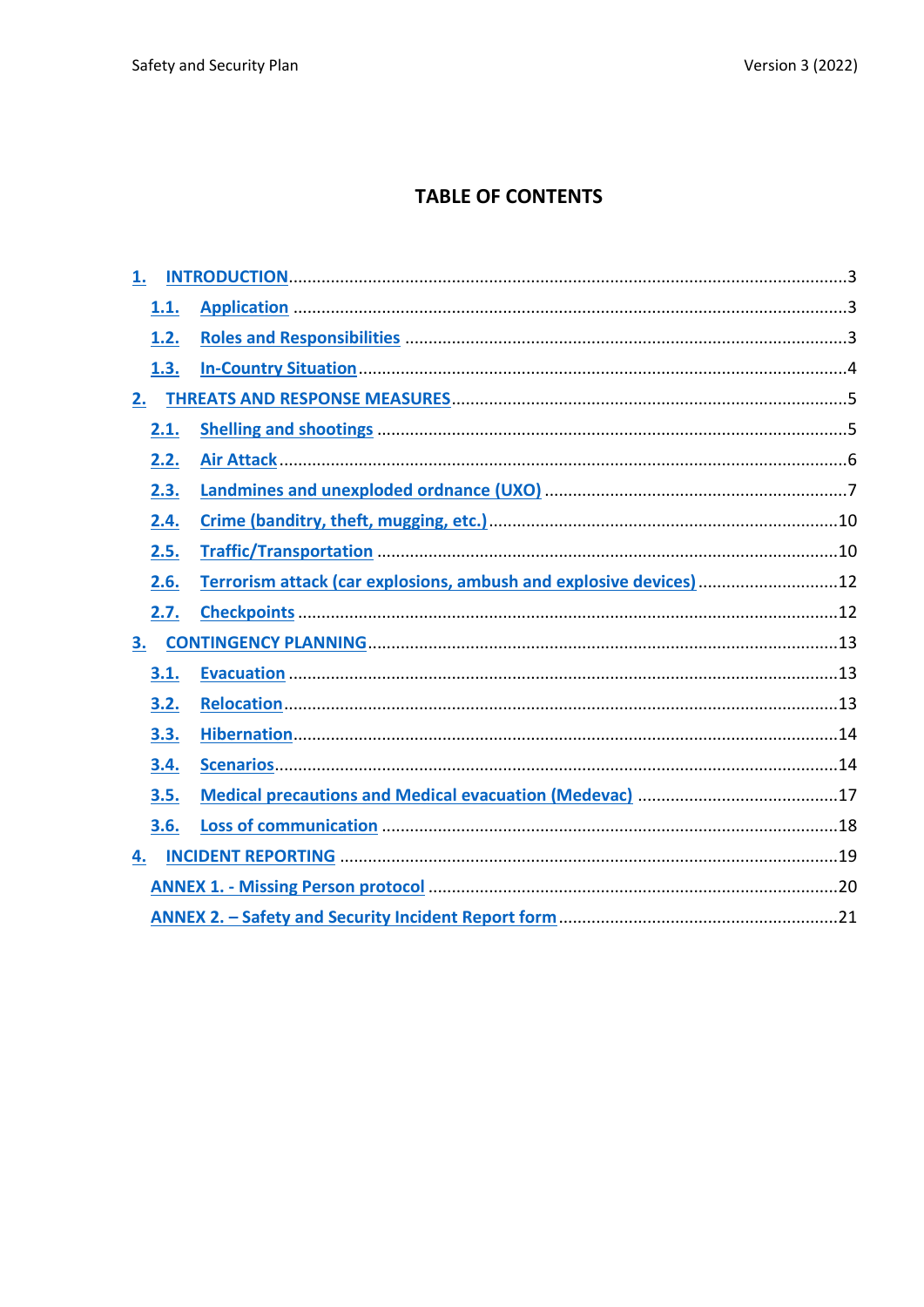# <span id="page-2-0"></span>1. INTRODUCTION

The aim of this document is to provide CO «CF «ADRA UKRAINE» (ADRA UKRAINE) staff, dependents, volunteers, and visitors with standardized Safety & Security procedures to:

- Prevent and minimise the effects of safety and security risks on staff and assets
- Ensure the stuff is well prepared to manage crises and critical incidents

The Safety & Security Plan functions as a support document for the safety and security management in ADRA UKRAINE. The document gives safety and security guidelines for ADRA UKRAINE daily operations, contingency plans and guidelines for managing critical incidents and crises.

# <span id="page-2-1"></span>1.1. Application

Safety and Security Plan is applicable to all ADRA UKRAINE staff (National & International), local staff during work hours, volunteers, visitors, consultants, family members accompanying staff and any other personnel operating under the auspicious of ADRA in the named/listed operational area. The President and/or the designee hosting all visitors is/are responsible for ensuring that all individuals visiting the operational area abide by this Safety and Security Plan.

By signing their copy of the Safety and Security Plan, each signatory (visitor) gives a formal acknowledgement that they have understood it, and commits to abide by it.

This Safety and Security Plan is **confidential** and must be handled accordingly. It should not be circulated to third parties. ADRA UKRAINE visitors shall return their copy of the Safety and Security Plan to the President and/or the designee at the end of their visit.

*In addition to providing ADRA UKRAINE personnel with a copy of the Safety and Security Plan, the President or Designee should also ensure that key regulations are included in a welcome pack and that a safety & security briefing is provided to all staff personnel and visitors upon arriving and or entering an operational area/environment*.

# <span id="page-2-2"></span>1.2. Roles and Responsibilities

While the President (Country Director) may delegate the completion and revision of the Safety and Security Plan to the appropriate staff, the President (Country Director) ultimately remains responsible and accountable for its content, implementation and maintenance.

Because of the importance of the safety of all individuals, any breach of the Safety & Security Plan, procedures and policies may be considered misconduct, in accordance with ADRA UKRAINE Code of Conduct. As such, security breaches may result in disciplinary actions, including the immediate termination or dismissal. Security breaches may also be utilized in any employee performance evaluation.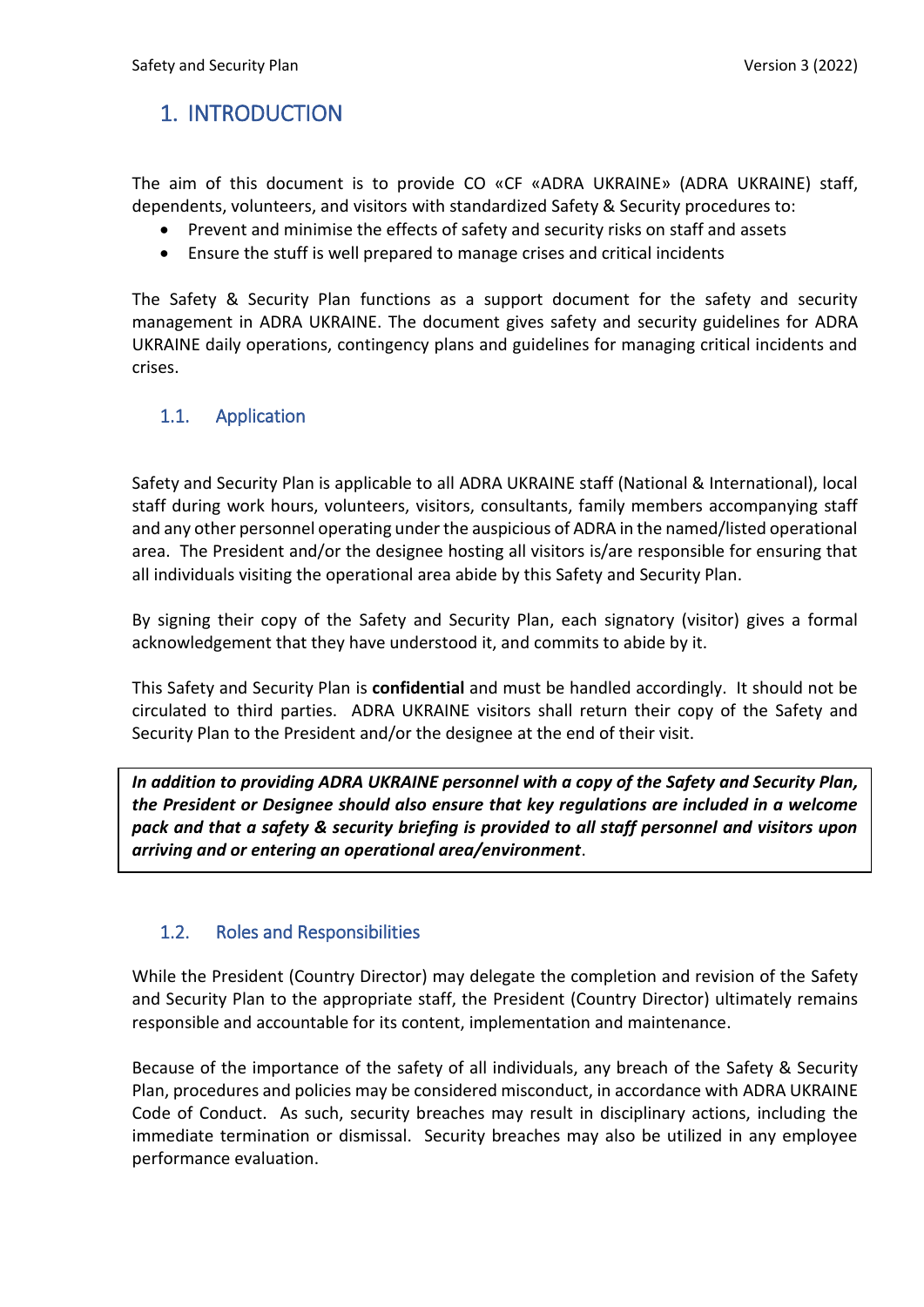The Senior Management Team (Steering Committee) and Area Coordinators/Project Managers should have a high level of knowledge and understanding of all parts of the Security and Safety Plan.

Each Project and/or Sub-office will have designated Safety and Security Focal Points (SSFP) with a back-up. For this response in most cases the Field based SSFPs will be the Project Managers/District Coordinators.

It is the responsibility of supervisors/ Project managers to communicate all the necessary information regarding safety and security to subordinates. If necessary, supervisors/ Project managers should contact Safety and Security Manager for more details.

# <span id="page-3-0"></span>1.3. In-Country Situation

Russia's military aggression against Ukraine began in 2014 after the occupation of the Crimean Peninsula and a part of the territory of Donetsk and Luhansk regions.

In February 2022, with the attack of the troops of the Russian Federation on the territory of Ukraine, the open phase of the war began, which continues to this day. The main hostilities are now concentrated in the East and South regions of the country, but rocket attacks are periodically carried out throughout Ukraine. Almost all types of weapons are used in battles, including aviation, the navy, and cruise guided missiles. The situation in the country is extremely unstable and needs constant monitoring and timely response to the changing environment. The main risks for ADRA UKRAINE personnel at the moment are shelling in areas of hostilities, missile attacks on infrastructure facilities, and a large accumulation of unexploded ordnance in de-occupied areas or areas of active hostilities. At the same time, possible sabotages and risks associated with damage to infrastructure facilities (destroyed bridges, roads, buildings and structures, etc.) also pose a danger.

Because of the war in Ukraine, more than 6 million people need humanitarian aid. Approximately 10,2 million people are suffering from the food crisis. More than 7 million people have become IDPs and more than 6 million have left for neighbouring countries. Ukraine takes the first place in the world by the number of internally displaced people.

ADRA UKRAINE is a part of the extensive worldwide network of Adventist Development and Relief Agency that operates in more than 130 countries of the world and includes thousands of staff members and volunteers. ADRA UKRAINE is a member of HCT, Board of NGO forum and INSO, member of the various NGO coordination meetings, Shelter, Food, Livelihoods, Logistics, WASH, Protection, Health and Nutrition. Apart from this, ADRA UKRAINE is also part of working groups namely, cash working groups, shelter technical working groups, and mental health working group.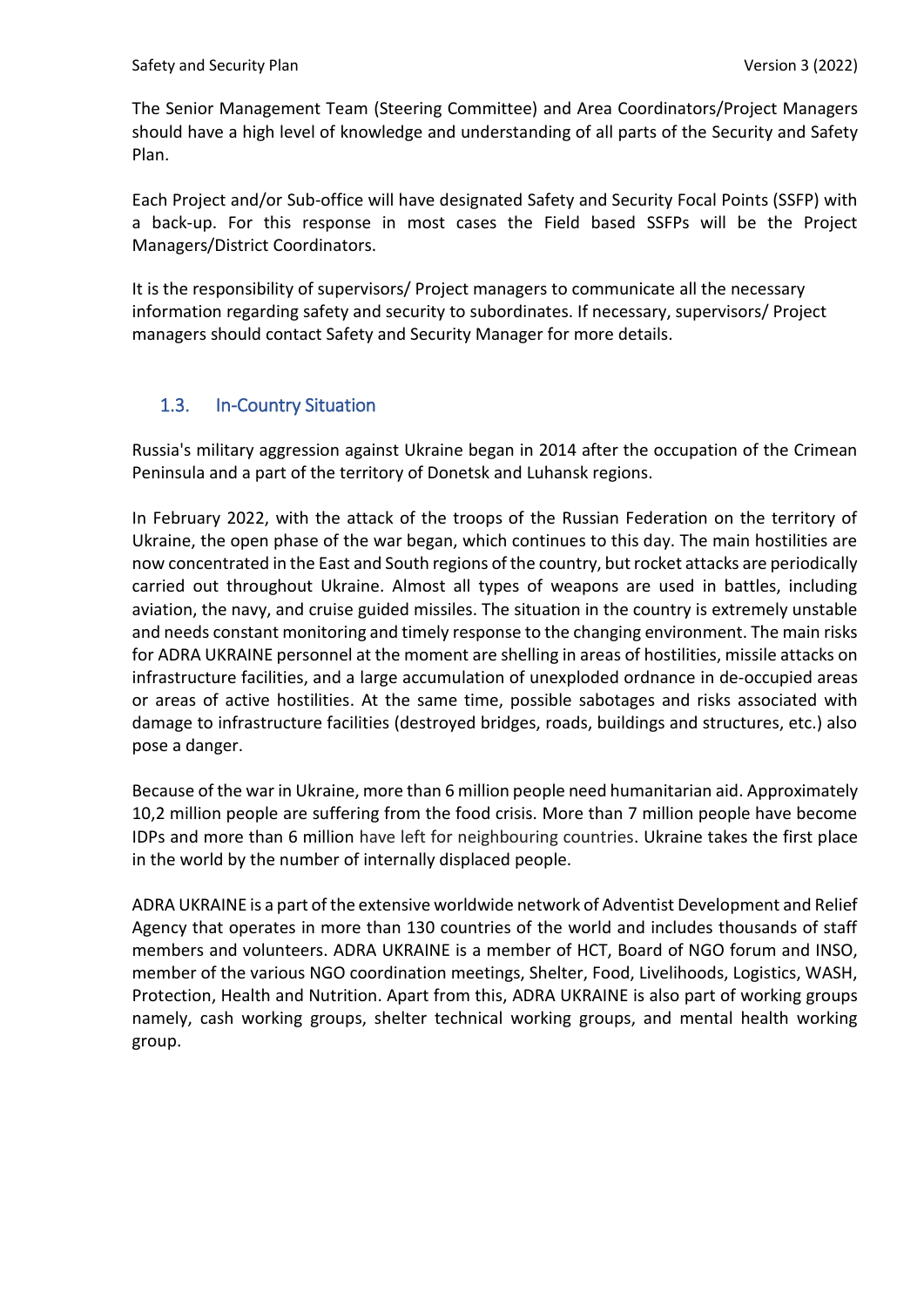# <span id="page-4-0"></span>2. THREATS AND RESPONSE MEASURES

All staff is requested to operate only in Government Controlled Area (GCA).

For the current in-country situation, the main threats are:

- Shelling and shootings
- Air attack
- Landmines and unexploded ordnance (UXO)
- Crime (banditry, theft, mugging, etc.)
- Terrorism attack (car explosions, ambush and explosive devices)
- Traffic/Transportation
- Checkpoints

The following chapters will present standard operating procedures (SOP) that describe the basic requirements for how to mitigate these threats and as well as to respond to them in case of emergency.

# <span id="page-4-1"></span>2.1. Shelling and shootings

#### **Risk reduction measures:**

- Be alert at all times, particularly around potential targets such as checkpoints, location of military units, buildings with military symbols, clusters of military or special equipment, infrastructure facilities - industrial, railway or automobile stations, railway stations, etc.
- Keep clear of military convoys, pull aside, let them pass and keep a safe distance
- Enquire about areas known for snipers or previous shootings and, if possible, avoid these areas or any other areas that are likely to be affected
- Continuously survey your surroundings, and be aware of where you could go for cover if you were fired upon
- Determine whether capital or any other structures at the destination point can provide reliable shelter if necessary;
- Practise what to do in the event of suddenly being fired upon.
- Gather information from a range of sources on military activity and the tactics and types of weapons likely to be used
- All staff should be vigilant of military movements and any other changes in the area
- Evaluate the location of sites. Avoid locating offices and residences near potential military targets such as airfields, military positions or official buildings
- Consider improving site protection measures (E.g. window reinforcement, blast walls, and shelters)
- If you hear air raid sirens or see civilians running for shelter, take immediate action
- Brief and drill staff so they know how to react and where to seek shelter in the event of shelling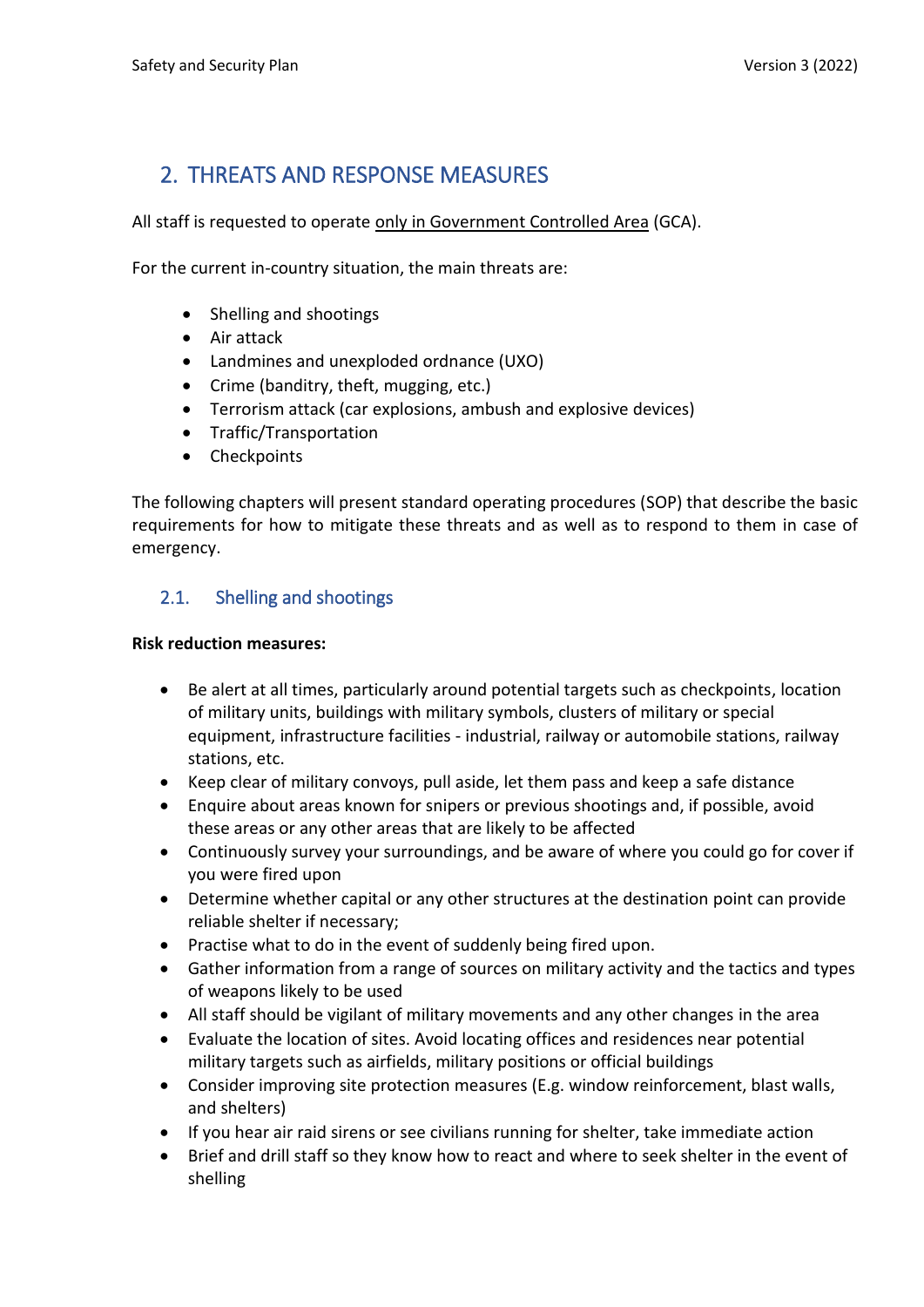#### **In case of an incident**

#### *During shelling and/or shooting:*

- If you are inside an office, house, or another building lie flat on the ground and crawl to a 'safe area,' ideally an enclosed space which gives at least 2 walls between you and the outside, away from windows.
- If you are outside, drop instantly to the ground and lie completely flat. If it is possible to roll or crawl into a ditch, into a building or behind a wall without raising your profile. This may give you some protection. Otherwise, remain still.
- If in a vehicle, decide whether or not you can drive away from the threat. If not possible then leave the vehicle on the opposite side from where the shooting is coming from, lie flat on the ground and crawl into a ditch or behind a rock, etc. if possible. Remember a vehicle only provides limited protection as doors and windows in particular will most likely not be able to absorb the high energy of a bullet and stop its flight. If surrounded by shooting, get out of the vehicle and move away from it fast and low. Take cover on the ground first and if possible, crawl to a ditch or rocks or somewhere you can protect yourself
- As soon as it is safe to do so, report the incident and your location to your manager

#### *After shelling and/or shooting:*

- If you are in a safe area, check that all staff members are accounted for. If anyone is missing, do not leave that safe area. Rather try with any communications means available to you to locate them.
- Call local contacts for advice on the situation, e.g. where it is coming from, what the target is thought to be.
- Assess any injuries to people, and damage to ADRA UKRAINE property or vehicles and implement appropriate contingency plans (injury, medevac etc)
- When it is safe to do so, report incident to your manager and Safety and Security Manager

#### *In a situation where personnel are directly threatened with weapons:*

- Stay put (outside or in the car) and not try to run away
- Make sure your hands are clearly visible
- Keep calm, in no case show aggression
- Movements should be slow, words clear and calm
- Be sure to identify yourself as an employee of a humanitarian organization the charity fund ADRA UKRAINE

# <span id="page-5-0"></span>2.2. Air Attack

#### **Risk reduction measures:**

The most effective preventive measure in the event of an airstrike risk is to closely monitor air raid alerts (through dedicated smartphone apps, radio, television, city horns, etc.).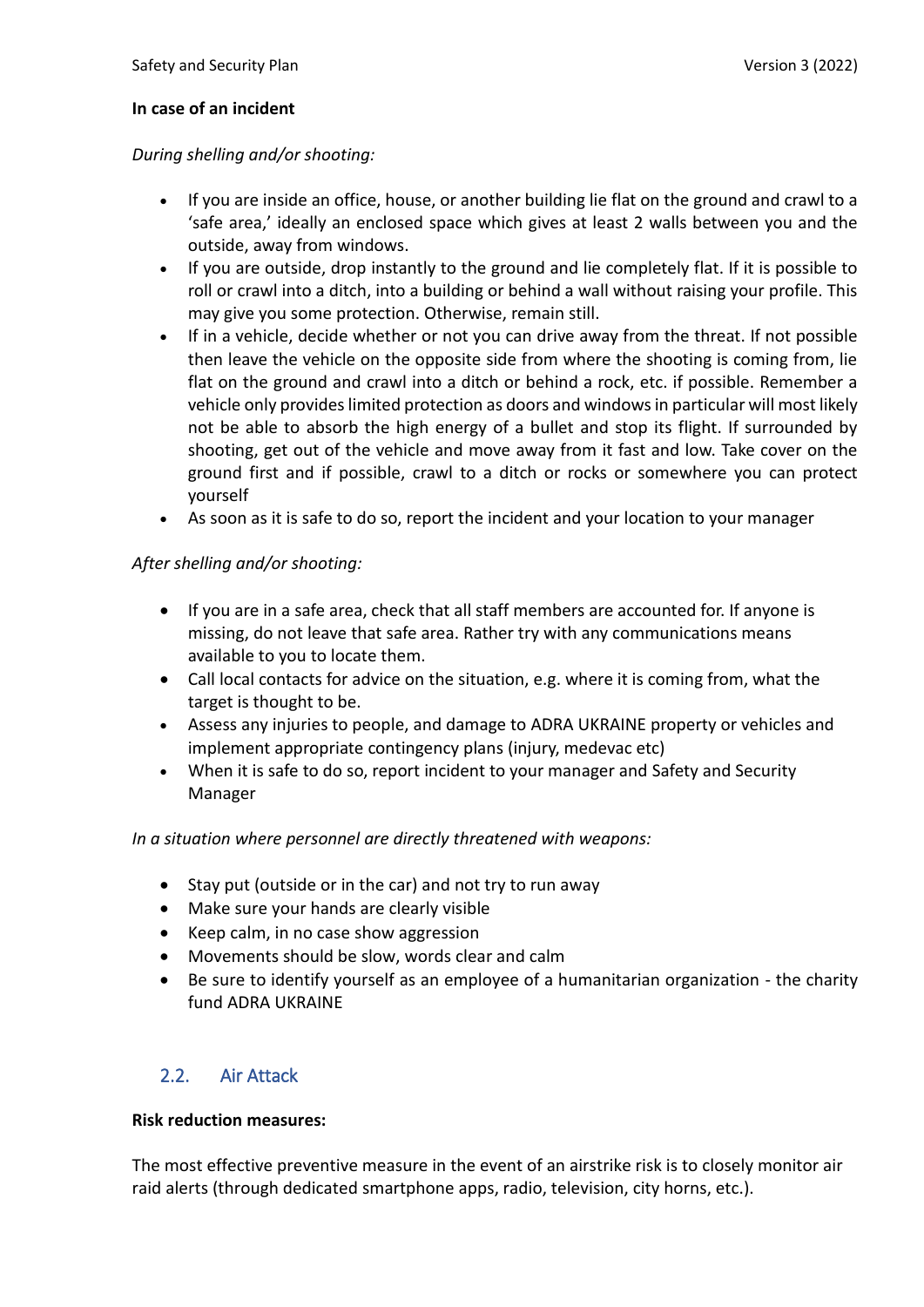When receiving an "Air Raid" signal, you must move to the nearest reliable shelter. This is especially true for areas with a high risk of air strikes. Otherwise, the measures to minimize the risk are similar to those described for section 2.1. "Shelling and shooting".

#### **In case of an incident**

#### *Out in the open*

- Drop instantly to the ground. Lie completely flat.
- If it is possible to roll or crawl into a ditch, into a building or behind a wall without raising your profile, do so. Otherwise, remain still. Most blast and shrapnel fly upwards from the site of the explosion in a cone shape, so your best defence is to stay as low as possible. In this way it is often possible to survive explosions that are very close by.
- Observe what is happening.
- Do not move until you are confident that the attack has finished. Beware: it may appear to have finished when in fact a second wave of attacks may be about to start. You may therefore have to wait a long time before you can be reasonably confident that no more attacks are coming.

#### *In a building*

• Drop to the ground and move away from windows. Many injuries and deaths are caused by shattering glass. If it is safe to do so, move into the pre-designated shelter, without raising your profile.

#### *In a vehicle*

- Stop, get out and run for cover as far away from the vehicle as possible. Do not try to return to the vehicle and drive away, until you are sure the shelling/bombing has stopped. If you do not have time to stop the vehicle and run, make a U-turn and zig-zag rather than drive in a straight line.
- If the threat of an air attack exists, your ears may be your best warning mechanism. Therefore, you should drive with at least one window down and without music in the vehicle.

#### *Helicopter attacks*

A helicopter attack is fundamentally different from an attack by an airplane because the helicopter pilot is better able to see you. If you see a helicopter, continue driving or walking as you were before. Any change in behaviour could be seen as an aggressive move and may prompt an attack. Above all else, do not wave at the helicopter or attempt to establish contact. The exception to this is if the helicopter is clearly about to attack you. In such cases, follow the procedures for if it was an airplane. Get out of your vehicle, run away and/or attempt to find a safe cover.

# <span id="page-6-0"></span>2.3. Landmines and unexploded ordnance (UXO)

#### **Risk reduction measures:**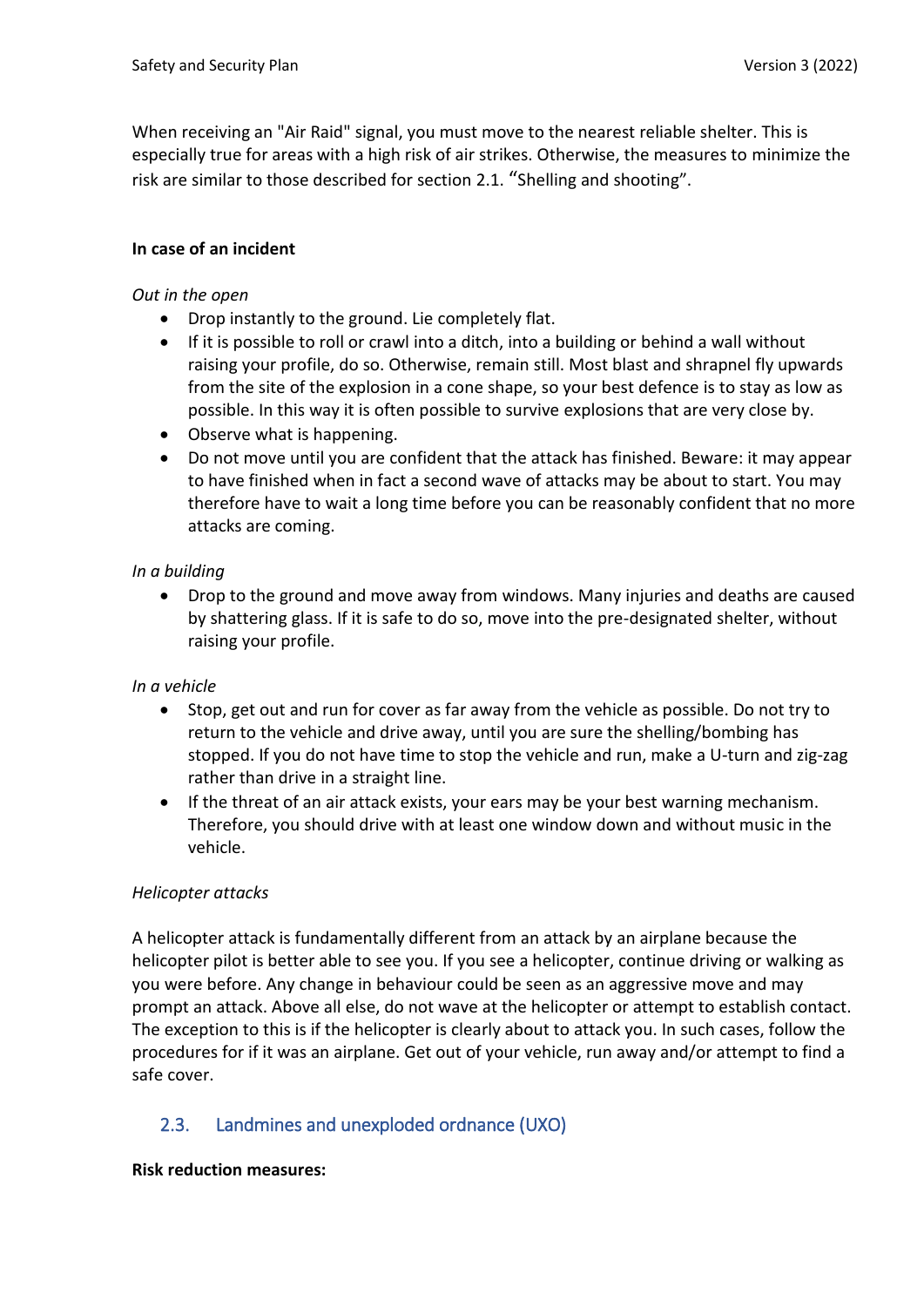- Gather information from a wide range of sources (other organisations, de-mining organisations, authorities, hospitals, etc.) on the likely presence of landmines and UXOs in the area.
- Consult the local population on the location of known mines, but take their advice with caution. Misconceptions about the safety or otherwise of specific areas are common. If you are in any doubt, turn back.
- Contact State Emergency Service and other related organizations for specific mines awareness information regarding the types of devices you will find in your area of operation, where mines are located, how to identify mined areas, and who to contact should you find yourself or others in a minefield.
- Never travel in high-risk areas unless absolutely necessary. Always avoid old military positions or abandoned buildings: they are almost certain to have been mined.
- Keep to well-used roads or tracks. Never drive vehicles off a road or track. The military often clear roads and tracks of mines, but rarely the verges, so avoid these as well as lay-bys and other roadside parking places.
- If walking in an unknown area, keep in single file following the same path as the lead person. If practical, maintain at least ten metres between each person.
- Local methods of marking known or suspected mined areas will vary from place to place. Familiarise yourself with the official minefield markers used in your locality. They may be warning triangles, signs, painted stones or other less visible markers. Be aware that over time these could have fallen down or become overgrown if not maintained.
- Do not approach, touch or attempt to move any suspicious object. Mines and unexploded ordnance come in all shapes and sizes. If you notice a mine, mark the location clearly and inform the authorities and/or a mine clearance agency.

# *Recognising mined areas*

Mine warfare is based upon the principle of unsuspecting victims activating concealed devices. This of course means that you will not see the mine until it is too late. However, there may be signs or clues as to the presence of mines. Indicators may include:

- Evidence of previous fighting e.g., battlefield relics such as bunkers, barbed wire, ammunition dumps, helmets, destroyed military vehicles, abandoned weapons, etc.
- Traces of previous explosions, such as small round craters and freshly disturbed ground.
- Animal remains, scraps of footwear or similar signs that something or someone has fallen victim to a mine.
- Abandoned buildings and vehicles, or overgrown and uncultivated fields.
- Out-of-place colours or shapes. Be suspicious of exposed circular rims and metallic or plastic surfaces. But remember that mines can be any shape and made of any material, including wood.
- Bushes, branches or objects that seem out of place.
- Taut, partly buried or tangled thin-gauge wire or filament (similar to fishing line). Never pull on exposed wires.

#### **In case of an incident**

*If you enter a mined area*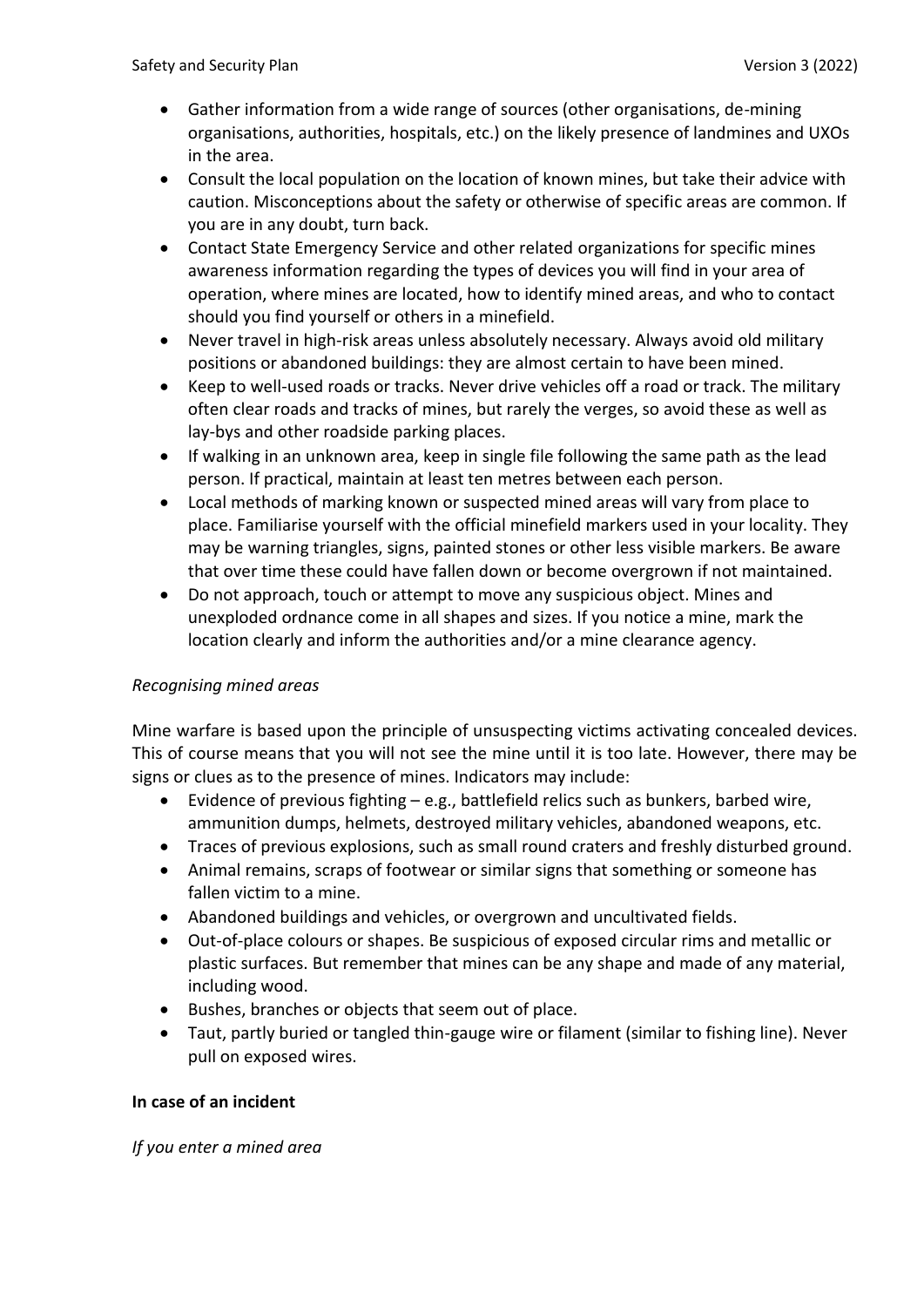You are most likely to realise you have entered a mined area when you spot a mine or when one explodes. Whether you are in a vehicle or on foot you must do the following:

- Stop moving. Warn everyone in the vicinity to do likewise. Mines are seldom laid on their own, so assume that others are in the area.
- Assume that you are inside the minefield rather than approaching its edge
- Never act impulsively. Mine incidents often cause panic, so calm yourself and your colleagues. Assess the situation carefully before acting.
- If you have radios, call for help. However, be aware that using radios in very close proximity to certain kinds of modern mines can trigger the device to explode.
- Even if you have no means of alerting others, you should stay still and wait for help. Standing still and waiting to be rescued offers the best chance of leaving the minefield safely.
- Only as an absolute last resort, when you are positive that no assistance will come, should you attempt to extract yourself from a mined area. In such cases the best option may be to attempt to travel back the way you came, so try to identify the safe ground over which you have travelled.
- If you are in a vehicle, exit it from the back, either through the rear door or by climbing over the roof. Step only on your vehicle tracks, and walk carefully and slowly in single file, with sufficient space between people, to the last known safe point.
- If you are on foot, try to identify the route you took to your present location. This may be possible in some terrains, but realistically it will be very difficult. Begin to retrace your steps very slowly, examining the ground carefully as you proceed. Warn others behind of any obstacles or route changes. Do not bunch together: move in single file with a safe distance between each person.

#### *If someone is injured by a mine*

- Do not rush to help, even if the person is screaming for help. The initial explosion may have exposed or destabilised other devices, or the victim's body may be concealing untriggered mines.
- Assess the situation before taking any action. Panic and instinctive attempts to help the casualty could result in further injuries and a situation that is even more difficult to bring under control.
- Reassure them. If he or she is conscious, they will be in shock and may try to move or crawl away. Warn them to stay still.
- Assess the casualty's injuries. Do not approach them: base your assessment on what you can see from where you are standing.
- If you have radios, call for assistance. If not, stay still and wait for help if there is a reasonable chance of someone passing by. If you must try and get assistance, identify the last safe ground over which you travelled. Move yourself and other colleagues to a safe area by slowly retracing your steps. Send someone for assistance and wait for it to arrive.
- Only attempt a rescue yourself as an absolute last resort, and even then, only if the casualty is alive, needs urgent medical care and no other assistance is available. This must be a common-sense judgement. If you do need to attempt to rescue the casualty, then initially you should try to throw them a rope and drag them out. Do not attempt to go in and retrieve them yourself.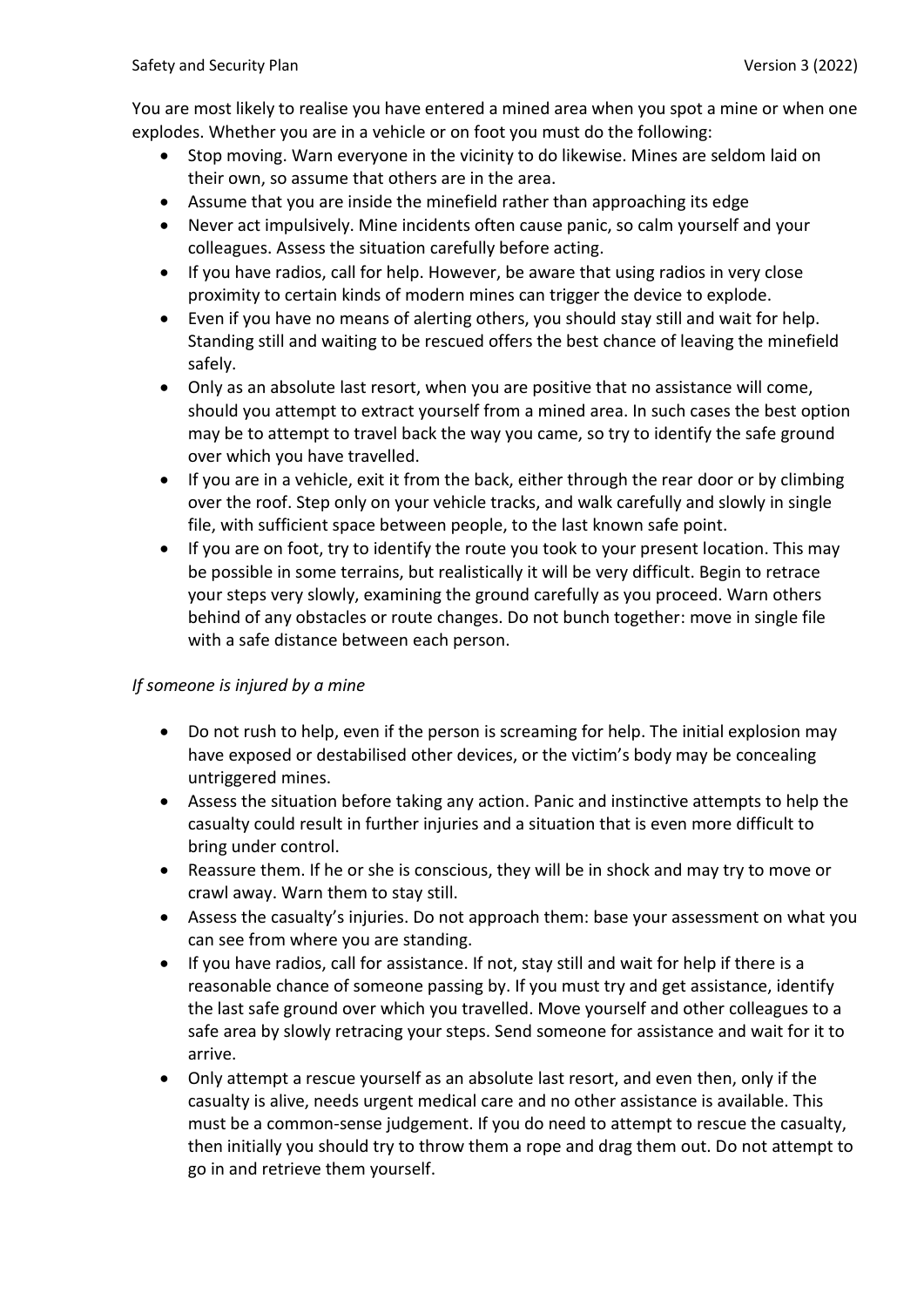# <span id="page-9-0"></span>2.4. Crime (banditry, theft, mugging, etc.)

#### **Risk reduction measures:**

- Know the risk in your area. Monitor reports through security information networks about burglaries and theft to determine where and how they occur.
- Check that locks, doors, windows and other points of access are secure and if necessary, put in place additional security measures.
- Keep doors and windows locked at all times while inside car, home or office even if one is inside for a short time period.
- Report any suspicious visitors or individuals watching your property.
- Do not leave valuables and possessions in plain view of the public. Seek to close windows or cover valuables so such are not easily seen.
- Limit the amount of cash and valuables stored at the office and your residence.
- Be discreet about financial transactions, especially any communication regarding cash movements; and conversations pertaining such in public places like restaurants, or cell phone conversations.
- Avoid predictable financial routines, for example regular visits to the bank or ATM to withdraw money or regular payments that require large amounts of cash to be stored.
- Do not converse among yourselves in front of the assailants particularly in a language they do not understand. One person should talk on behalf of everyone.
- Do not seek to intervene if the criminal actors are physically aggressive towards a colleague, as this may increase the risks for all parties.

#### **In case of an incident:**

- In the event of a confrontation, do not resist.
- Go to police station and file a report.

# <span id="page-9-1"></span>2.5. Traffic/Transportation

Road travel accidents are one of the main causes of death and injury among humanitarian aid workers. The existing infrastructure, geographical and topographical conditions in Ukraine pose significant risks for driving, especially during high traffic time periods and at night.

During field visits to high-risk areas (where there is a likelihood of hostilities and heavy shelling), a backup vehicle should be readily available, in cases of emergencies. Each vehicle working in high-risk areas shall be equipped with emergency equipment and supplies to support project staff in the field (first aid kit, fire extinguisher, helmet, bulletproof vest, etc.). Drivers as well as stuff have to use all the necessary safety equipment (vest with ADRA logo, bulletproof vest, helmet) while in high-risk area.

When planning new vehicle routes, it is the Project Manager's responsibility to inform the Safety and Security Manager in order to discuss in advance all the risks associated with the new region of activity.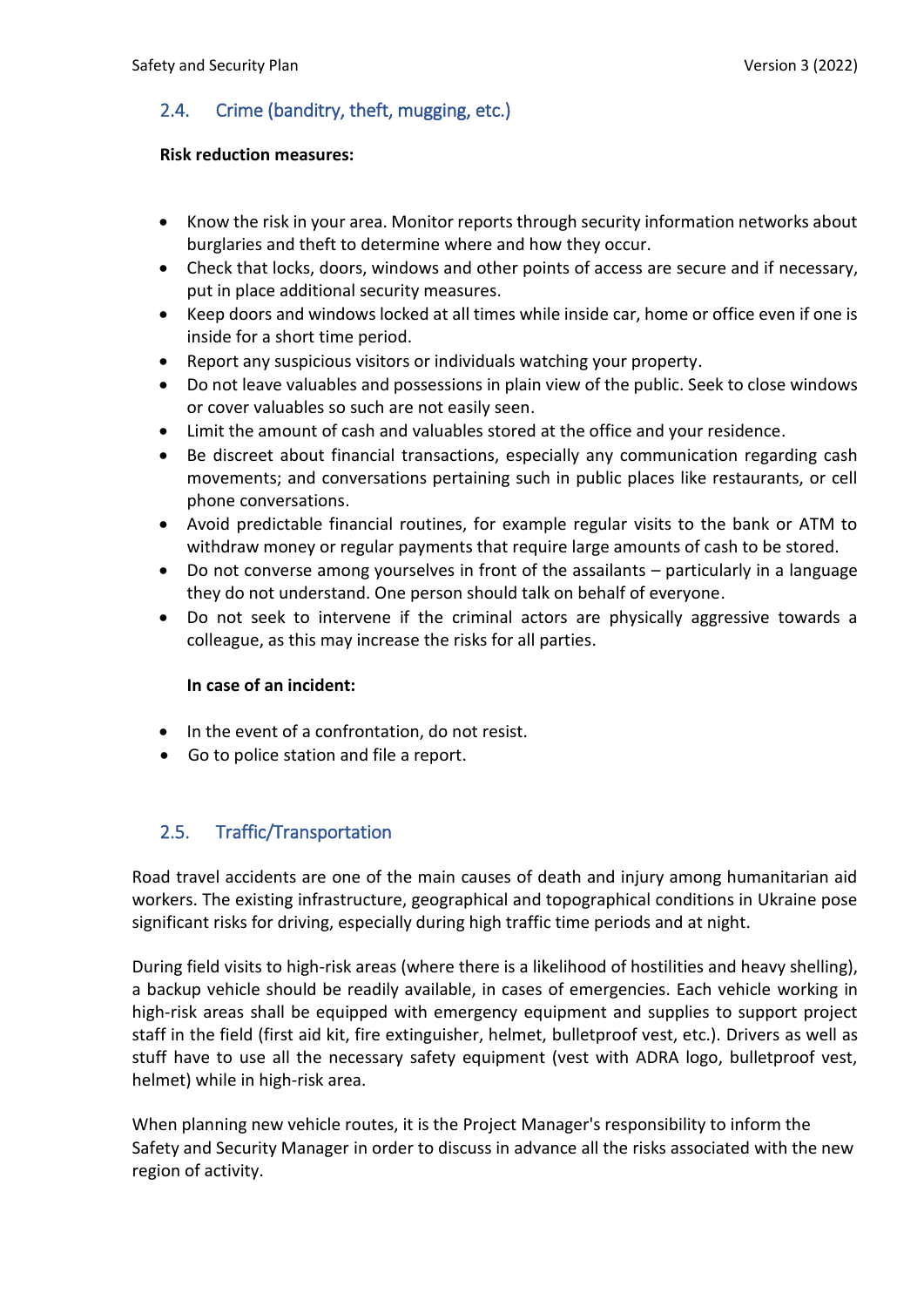#### **Risk reduction measures:**

- All staff and passengers are required to wear seat belts at all times (being on seats equipped with belts);
- Drivers and vehicle owners are to adhere to in-country local traffic laws, and motor vehicle operations, licensing, registration, inspections, and regulations. Secure suitable and safe place to park ADRA UKRAINE vehicles;
- Make sure staff is briefed locally before every departure.
- Drivers who work near the conflict line, in the area of minefields, at the checkpoints, settlements that are located in the conflict zone is categorically prohibited: traffic on the roadside, hard shoulder running, road exit from the general use road, traffic on the forest path or field roads.
- If the general use road is not accessible due to some reasons, it is necessary to change the route, choosing the most secure way. It is obligatory to inform an employee who is responsible for the safety of the project about changing the route.
- To give a lift to non-employees of CO "CF "ADRA Ukraine" can take place only after approval from management.
- Emergency relief and assistance on the road can be provided to people only after prior approval of the manager and receipt of the permission.
- The braking system of a car, light system (headlamp lower beam, headlamp upper beam), control system and liquid (oil, antifreeze) must be checked. It is forbidden to use a car without such check.
- The tank must be filled at least half and a Driver must have coupons for fuel with a stock of 10-20 litres more than needed for a trip.
- Communication with the base/office is carried out once 1-1.5 hours where communication available. For this purpose, drivers must be provided with a hands-free device.
- When two or more team members are leaving, the team leader must constantly be in contact with them and inform base/office about the situation every hour. Drivers need to be provided with SIM cards of various mobile operators to maintain a stable connection.
- Under any circumstances, project staff and drivers are forbidden to bring in military and other persons wearing military uniforms, weapons and (or) any military equipment in company or contractor's cars.
- Personnel performing tasks on behalf of ADRA Ukraine and/or traveling in a company car are prohibited from wearing any elements of military uniform - camouflage clothing or military symbols.

#### **In case of an incident**

- If staff is involved in a car accident, the staff member is to notify the President and Project Manager immediately, as well as the necessary local authorities.
- Remain calm. Note the time and place of accident.
- Follow the advice of the Driver of ADRA UKRAINE (if employed).
- Quickly ascertain the attitudes and actions of people at or around the accident site. Generally, one does not leave the accident site, but if there is an absence of law and order, or the staff's knowledge of the local situation warrants, it may be necessary. In such cases, request the help and, if necessary, the protection of police at the site, or staff should drive to the nearest place of authority.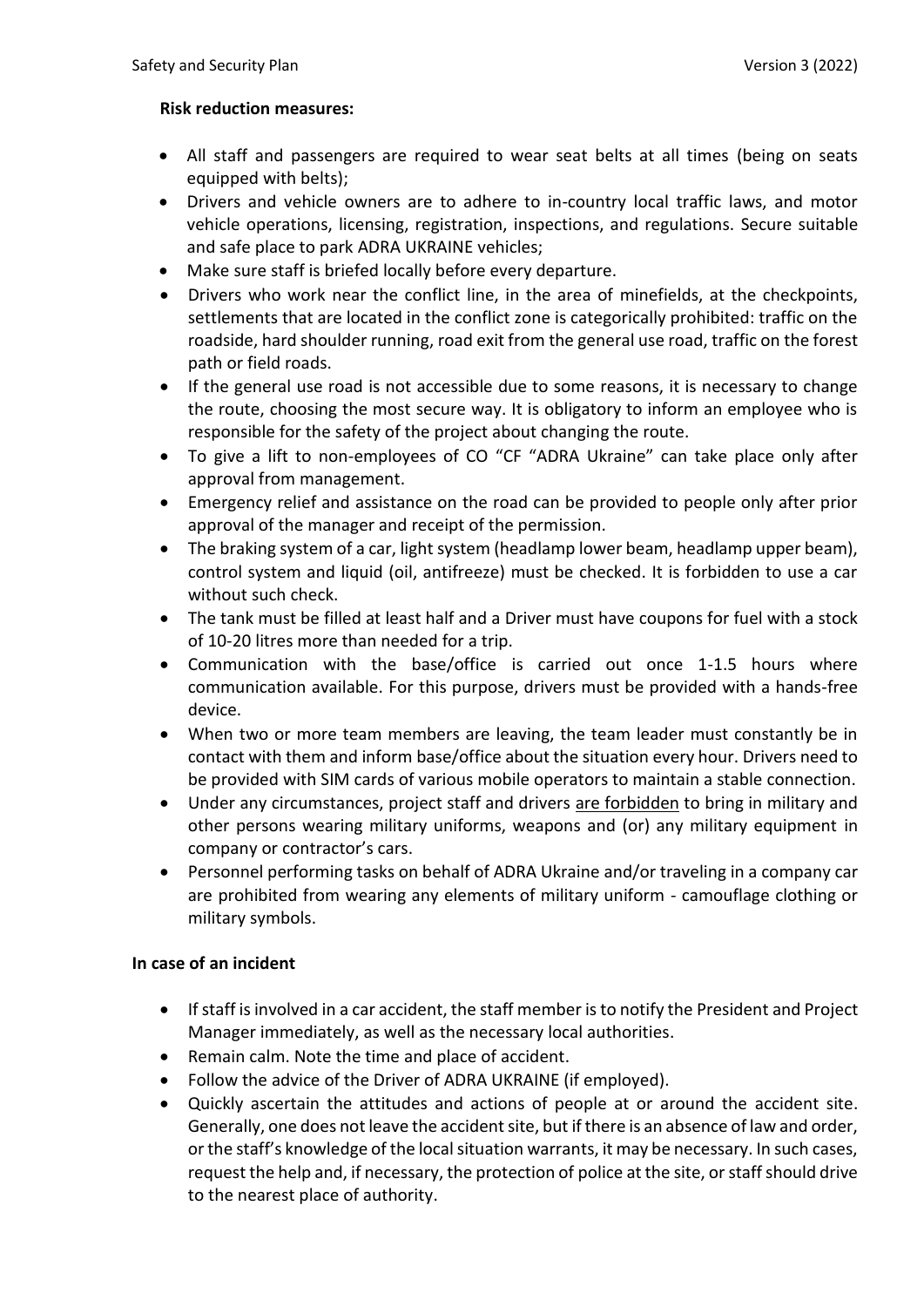- If needed, provide first aid treatment.
- Complete a traffic accident report.
- Report the accident to the appropriate insurance carrier.

# <span id="page-11-0"></span>2.6. Terrorism attack (car explosions, ambush and explosive devices)

#### **Risk reduction measures:**

- Increase situational awareness.
- Avoid crowded areas and suspected unstable ones.
- Avoid areas where attacks are expected e.g. road blocks, security buildings, recently selected public places.
- Staff should vary their routine, using different routes and times for daily activities without any apparent pattern and at the same time should be alert to the surroundings and constantly maintains situational awareness.
- Staff should refrain from driving around roadblocks and over materials or objects that are positioned over the roadway.
- Once driving a car, to give a call every hour back to the office with an updating of place, turn on the radio to hear current news.

#### **In case of an incident:**

- Temporarily suspend operations affected by the threat.
- Do not rush to aid in an emergency before ensuring that it is safe.
- You can minimize the harmful effect on the victim by removing the harmful objects without worsening the condition.
- Once the victim is in a safe area administer first aid, including CPR if necessary, and continue until arrival at a medical facility.
- Pay careful attention to the attitude and reaction of passers-by, and be sure that they understand the rescuer's process.
- Call for assistance, if cannot, stay still and wait for help if there is a reasonable chance of someone passing by. Move yourself and other colleagues to a safe area by slowly retracing your steps. Send someone for assistance and wait for it to arrive.
- Only attempt a rescue yourself as an absolute last choice, and even then, only if the casualty is alive, needs urgent medical care, and no other assistance is available.

# <span id="page-11-1"></span>2.7. Checkpoints

#### **Risk reduction measures:**

- While crossing checkpoint always use ADRA UKRAINE visibilities.
- When reaching a checkpoint or threat area, decrease speed and open windows slightly. If possible, allow others to pass through the area and observe from a safe distance.
- Approach the checkpoint slowly. Stop, keeping a distance in one vehicle before entering, leave the engine running.
- Be ready to stop quickly, but stop only if requested.
- Do not speak on the phone when crossing the checkpoint.
- Remain calm and cooperative.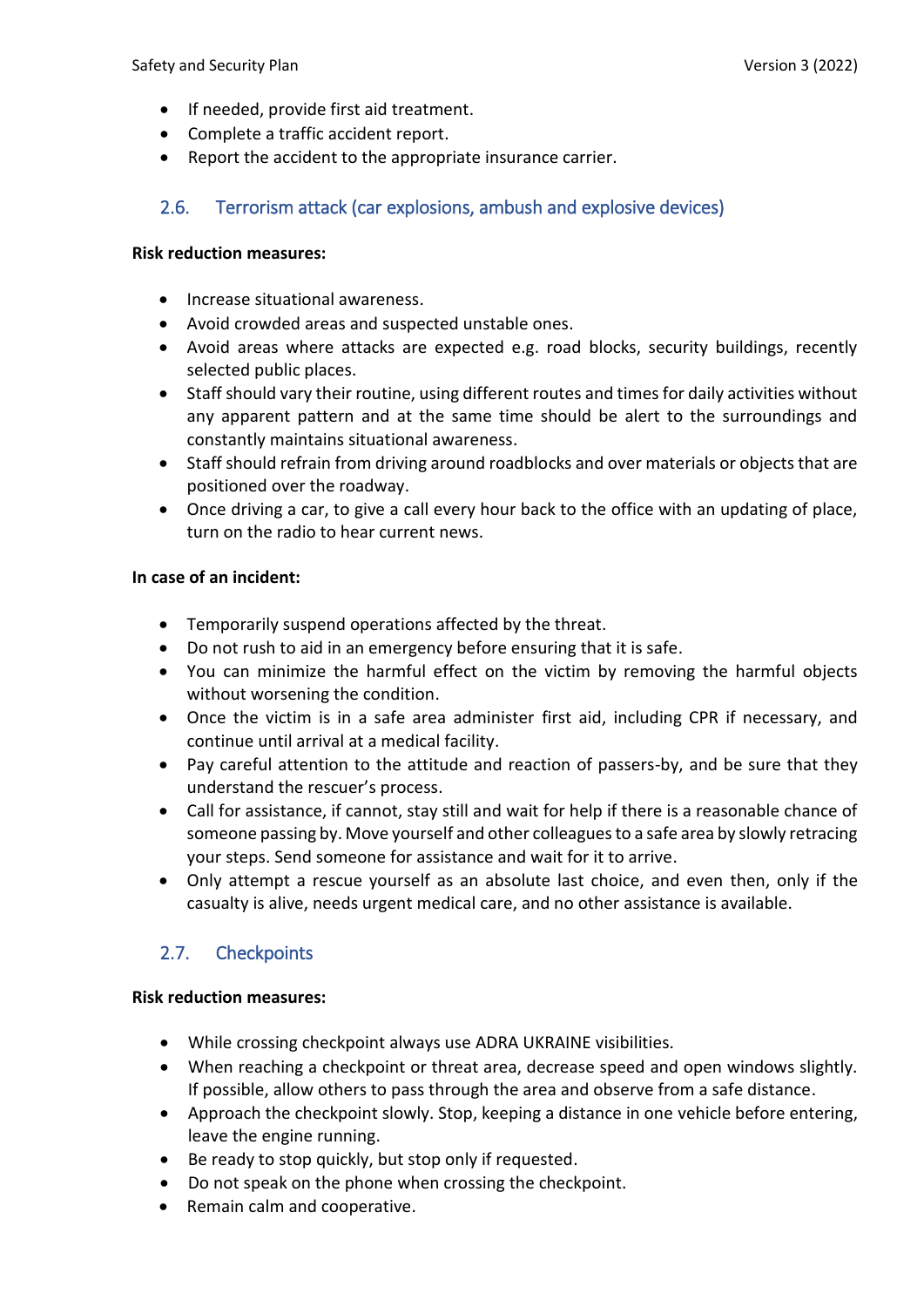- It is prohibited to hold a photo, video fixation.
- Represent yourself and provide the ADRA UKRAINE ID card. But, as employee's ID card is not a regulatory document, it is also necessary to have a passport or driver's license to cross a checkpoint. Do not surrender ID card unless it is insisted;
- Keep hands visible at all times. Do not make sudden movements (movement of the hand to unbuckle the seat belt can be interpreted as an intention to pull out a weapon) or attempts to hide or move items within the vehicle; speak aloud your actions before doing something.
- Leave the vehicle only if requested. If the checkpoint is not judged to be an attempted carjacking, turn the vehicle off and take keys. Remain close to the vehicle if possible.
- Comply with requests to search the vehicle. Accompany the searcher to ensure nothing is planted or stolen.
- The team leader must communicate and answer on behalf of all passengers, except when questions are asked directly to one of the other passengers.
- Do not make sudden movements (movement of the hand to unbuckle the seat belt can be interpreted as an intention to pull out a weapon); speak aloud your actions before doing something, move slowly.
- Always give a call to the supervisor/project responsible person once the checkpoint is crossed (at least the critical ones, indicated by supervisor).

#### **In case of an incident:**

- Do not aggressively resist if something is taken. Request documentation if possible.
- If you see that military officers do illegal actions against you and the situation goes out of control, you should call the police officers (102) and, if possible, inform supervisor and the Safety and Security Manager.
- In case of shooting, shelling, take actions as described in chapters 2.1. "Shelling and shootings", 2.2. "Air Attack"

# <span id="page-12-0"></span>3. CONTINGENCY PLANNING

# <span id="page-12-1"></span>3.1. Evacuation

ADRA UKRAINE primary evacuation means is to gather/pick-up the program/project personnel in safe location, where they will be safe and their needs are met to the safe zone. Depending on the situation, they will be transported either from conflict zone to the city which has an airport or directly from current place to other country.

The Safety and Security Manager in coordination with the President will evaluate which scenario is applicable and whether the route is safe for travel.

# <span id="page-12-2"></span>3.2. Relocation

Under some conditions it may be prudent to relocate staff to a different part of the country, considered as safe, instead of evacuating them out of the country. In emergency primary contacts and place to move is Adventists churches, which are all over the country and can host and provide further help to the staff.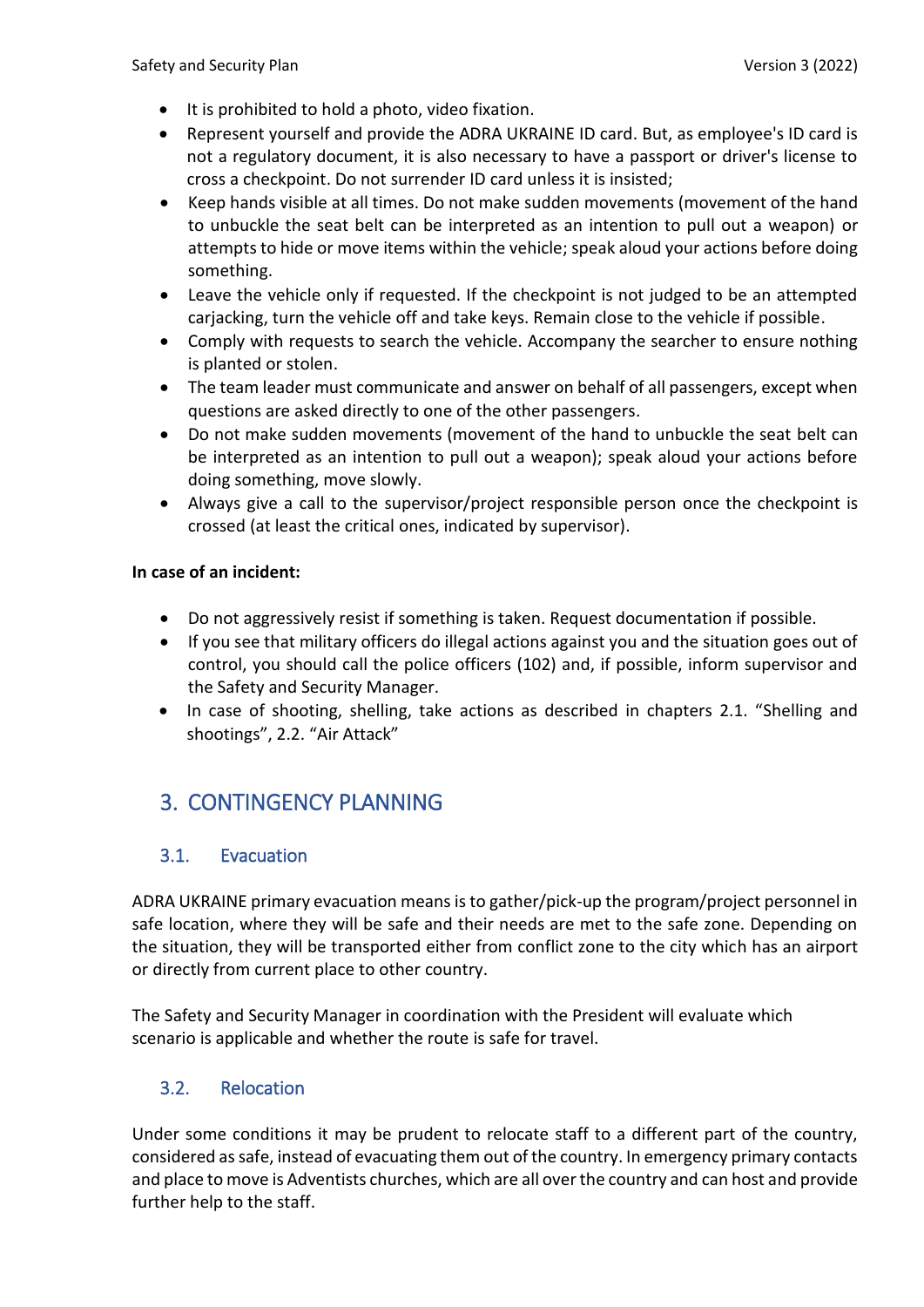The decision on relocation is made by the President on the basis of data on security in a particular region.

# <span id="page-13-0"></span>3.3. Hibernation

In some circumstances, the options to hibernate may be a preferred option. The decision to hibernate should be made if there is a high risk of leaving the office, home, place of residence of the stuff at a particular moment in time (due to shelling, riots, etc.). Hibernation involves remaining indoors in a prepared location and waiting to see if the situation stabilizes. In the case of hibernation, remaining personnel will be directed to consolidate in a location or hibernate in their respective residences. The order for hibernation is given by the President and/or leaders in remote offices, based on the prevailing situation.

#### **Office:**

- Staff that are in the office should remain there, depending on how long the order stands for. Staff residing close to the office can return home if it is safe to do and if they can reach home without facing any risks.
- Main doors should be locked and access in and out blocked.
- No visitors should be allowed in unless it is our partners and allies who wish to use the space for sheltering in place, provided this will not cause a safety or security risk for staff.
- Staff should stay connected for any updates and for headcount
- When an all-clear is given, staff should leave the office and lock the office behind them.
- All offices should have a marked safe room, drinking water, first aid kit, dry food stock and communication capability to allow for this arrangement to work.

# **Home or Hotel:**

- Staff that are at their residence or visitors that are in the hotel should shelter in place where they are, and no movement is allowed unless the trigger event has subsided, and Security Management Team gives an all-clear.
- Staff should stock reasonable food, non-food essential items and medicines in their homes for such an event.
- Staff should stay connected for any updates and for headcount

# **On the road/in the communities**

- For staff and visitors that are on route to or from community visits or at programme locations when hibernation is ordered should advise their and responsible managers will guide them.
- Depending on their location and the situation at hand, they may be advised to either cut short their journey and return home, alter their routes, or remain where they are until the situation subsides and an all-clear is given.

# <span id="page-13-1"></span>**3.4.** Scenarios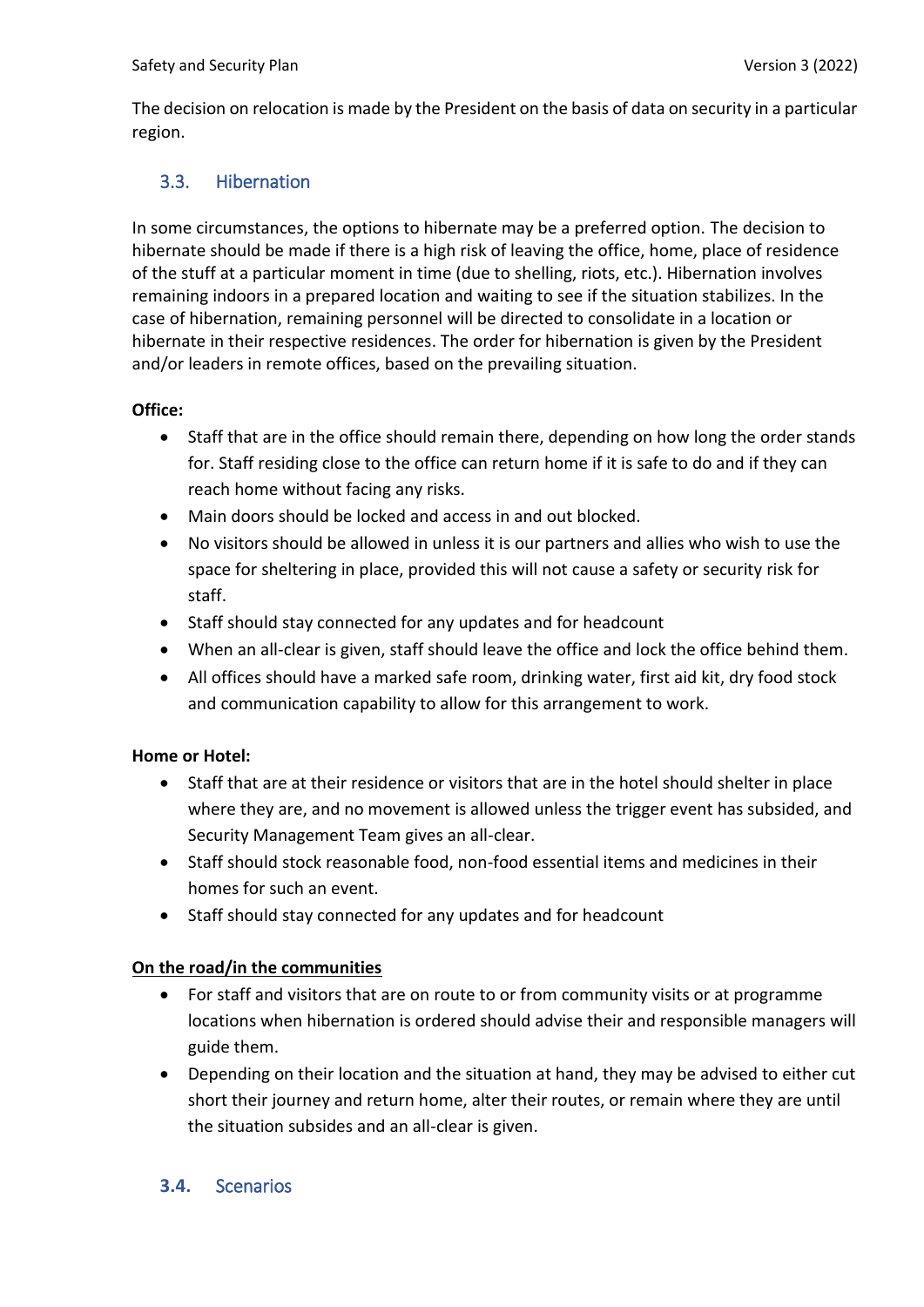In some cases, a threat can manifest itself is several ways. Some analysis can illuminate likely scenarios that can deteriorate security conditions. These developments will be closely monitored by the President and by the Project Manager/team leader in conjunction with Safety and Security Manager. As a team, all likely scenarios must be anticipated and agreed in advance to decide how the respond can be taken.

The response will be treated differently for threats that deliberately target the staff or the organization (carjacking or death threats) from the threats arising from being in the wrong place at the wrong time (e.g. getting caught up in crossfire or shelling).

Five scenarios shaped by the threat and vulnerability assessments will guide the decision-making process as the security environment changes.

The security contingency plan should include:

- When to shift from one scenario to another and who should make that decision.
- What a shift in scenario means for staff movement and aid operations.
- What the process is for halting humanitarian activities, and once they are stopped what is the process for restarting them.
- The procedure for evacuating international staff and national staff.
- The procedure for completely closing programs.

#### **Scenario for the Internationally Recruited Staff**

#### *Scenario One: Precautionary*

This scenario is designed to warn staff members that the security situation in the country or a portion of the country is such that caution should be exercised.

#### *Scenario Two, Restricted Movement*

This Scenario signifies a much higher level of alert and imposes major restrictions on the movement of all staff members and their families. Scenario Two could include time restrictions, travel restrictions, no go zones, or even all staff members and their families being required to remain at home (hibernate) unless otherwise instructed. No travel, either incoming or within the country, will occur unless specifically authorized by the President as essential travel. Scenario Two is generally of short duration, after which the Scenario will return to less restrictive terms or will be increased because of the threat.

#### *Scenario Three, Relocation*

Relocation: The physical withdrawal of staff (and assets) from a crisis spot to a safer location within the same country. Identify potential evacuation routes to safe parts of the country in the event of relocation within national borders.

Scenario Three indicates a substantial deterioration in the security situation, which may result in the relocation of staff members or their eligible dependents.

When recommending Scenario Three, the President may recommend any of the following two mandatory actions: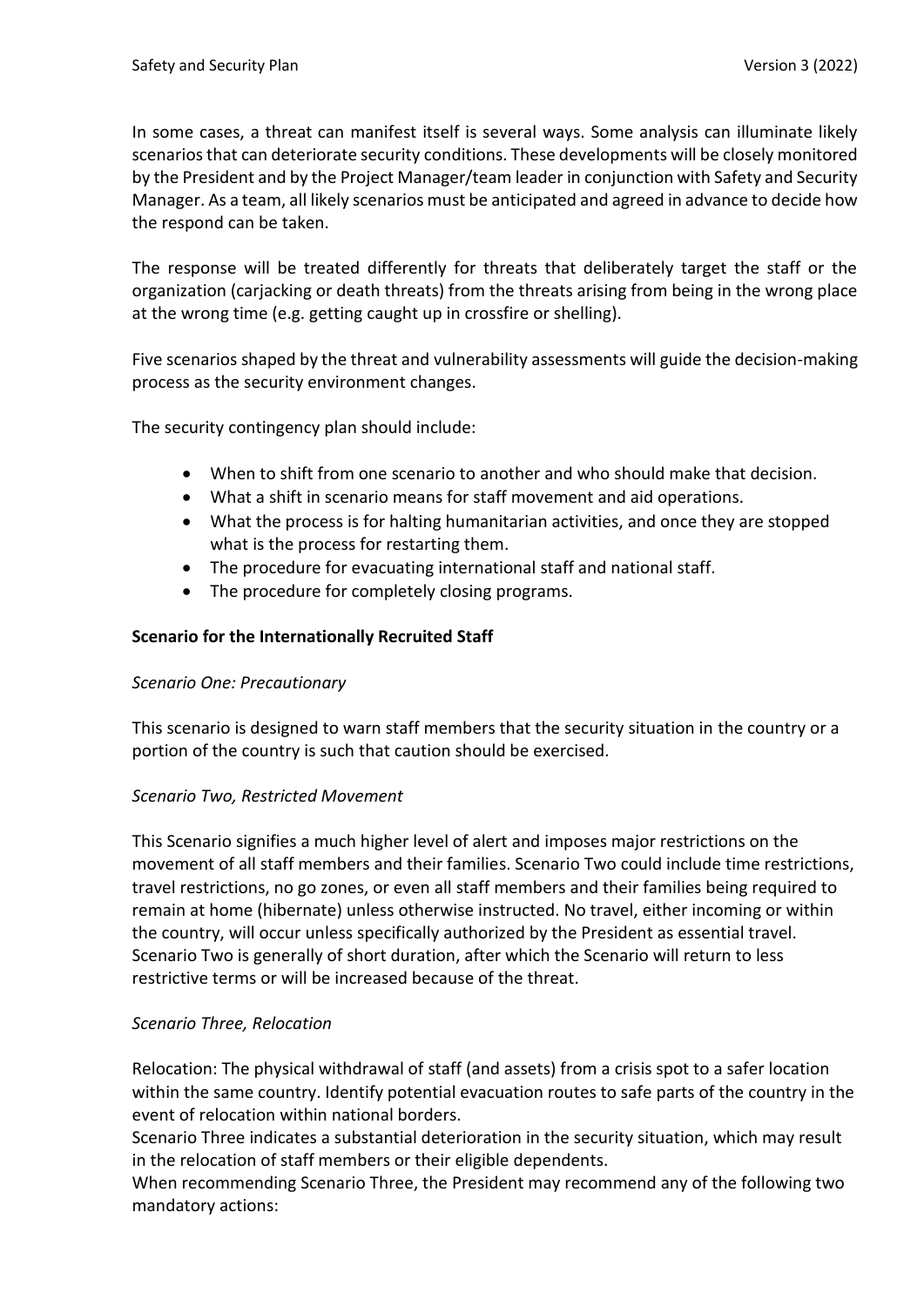- Temporary concentration of all internationally recruited staff members and/or their eligible dependents at one or more sites within a particular area;
- Relocation of all internationally recruited staff members and/or their eligible dependents to alternative locations within the country; and/or relocation outside the country.

#### *Scenario Four, Program Suspension*

Scenario Four is to enable the President to recommend relocation outside the country of all remaining recruited staff members except those directly concerned with emergency or humanitarian relief operations or security matters. All other internationally recruited staff members who heretofore were considered essential to maintaining program activities will be evacuated at this time.

#### *Scenario Five: Evacuation*

The decision to initiate Scenario Five signifies that the situation has deteriorated to such a point that all remaining recruited staff members are required to leave.

The relocation/evacuation of internationally recruited staff members and/or their eligible family members will, in the first instance, normally be to a designated safe haven, either inside the country or in another country. Following the relocation/evacuation, a decision will be taken within a specified period of time to:

- Authorize return to the President;
- Reassign staff members, temporarily or otherwise;
- Authorize their return to their respective home country.

#### **When to use the Scenario of relocation or evacuation:**

- Circumstances where relocation or evacuation of staff becomes necessary may include one, or a number, of the following:
- Staff are exposed to unreasonable risk;
- Humanitarian agencies are being targeted;
- There is an immediate threat  $-e.g.,$  fighting;
- Security concerns make it impossible to meet intervention outputs and the needs of beneficiaries;
- Controlling forces/authorities recommend departure;
- Embassies/UN officials advise foreign nationals to leave;

#### **The following precautions have to be taken into account when deciding to relocate of evacuate staff:**

- The relocation or evacuation of humanitarian agencies can aggravate the security situation, as it may indicate to the local population that the situation is dangerous;
- The withdrawal of staff has a great bearing on an agency's image within a community or country. If it is not handled correctly it can be very difficult to restore relations with authorities, beneficiaries and the local community upon return;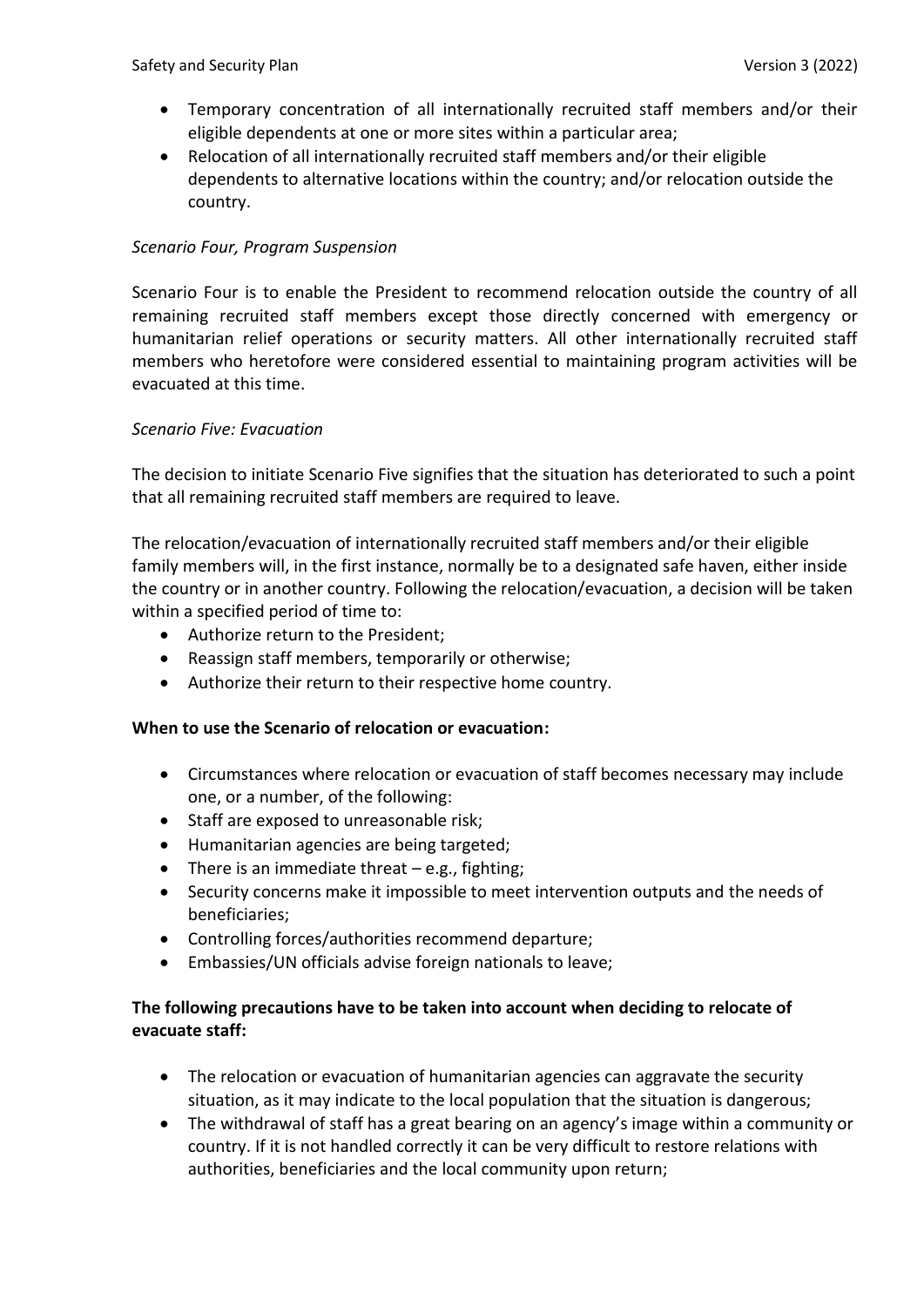• The withdrawal will be more efficient if this decision is taken in consultation with field staff.

#### **Scenario for the Locally Recruited Staff**

#### *Scenario One, Precautionary*

Locally recruited staff will be alerted in the same manner as internationally recruited staff.

#### *Scenario Two, Restricted Movement*

Locally recruited staffs do not report to work unless otherwise instructed.

#### *Scenario Three (Relocation), Four (Program Suspension), and Five (Evacuation)*

Depending on the actual situation, the President may:

- Permit local staff to absent themselves from the duty station on special leave with pay.
- Relocate them to a safe area within the country and authorize payment of a subsistence allowance for a specified period of time.

# <span id="page-16-0"></span>3.5. Medical precautions and Medical evacuation (Medevac)

In the case of a sudden acute injury, all ADRA UKRAINE staff should be aware where to go and how they can manage the process during medical emergencies. Selection of the hospital depends on where the office is located and the case was injured. Medicine in Ukraine is organized on the government level and all emergencies provided by local hospitals for free.

Names of vetted medical facilities with the local emergency numbers should be posted in the offices.

Main office, field offices and company vehicles should be equipped with minimum one first aid kit. The minimum set of first aid kit should include means to stop critical bleeding, dressings, an antiseptic, a thermal blanket, emergency scissors and means for artificial lungs ventilation.

Personnel working in high-risk areas, including drivers, as well as Project Managers and Safety and Security Focal Points operating in high-risk areas, are required to be trained in first aid. The best practice would be to train all employees in the organization.

#### **Medical emergencies involving national staff:**

- Depending on the situation and the nature of the medical condition, administer first aid.
- Call the ambulance or take the person to the nearest medical facility.
- Call the medical insurance and inform them of the situation.
- Inform the relevant HR and have them contact staff's family or next of kin and designate a family liaison point.
- Support the family member to accompany the staff or assign someone to accompany them until family can join.
- Follow up on medical treatment and insurance claims.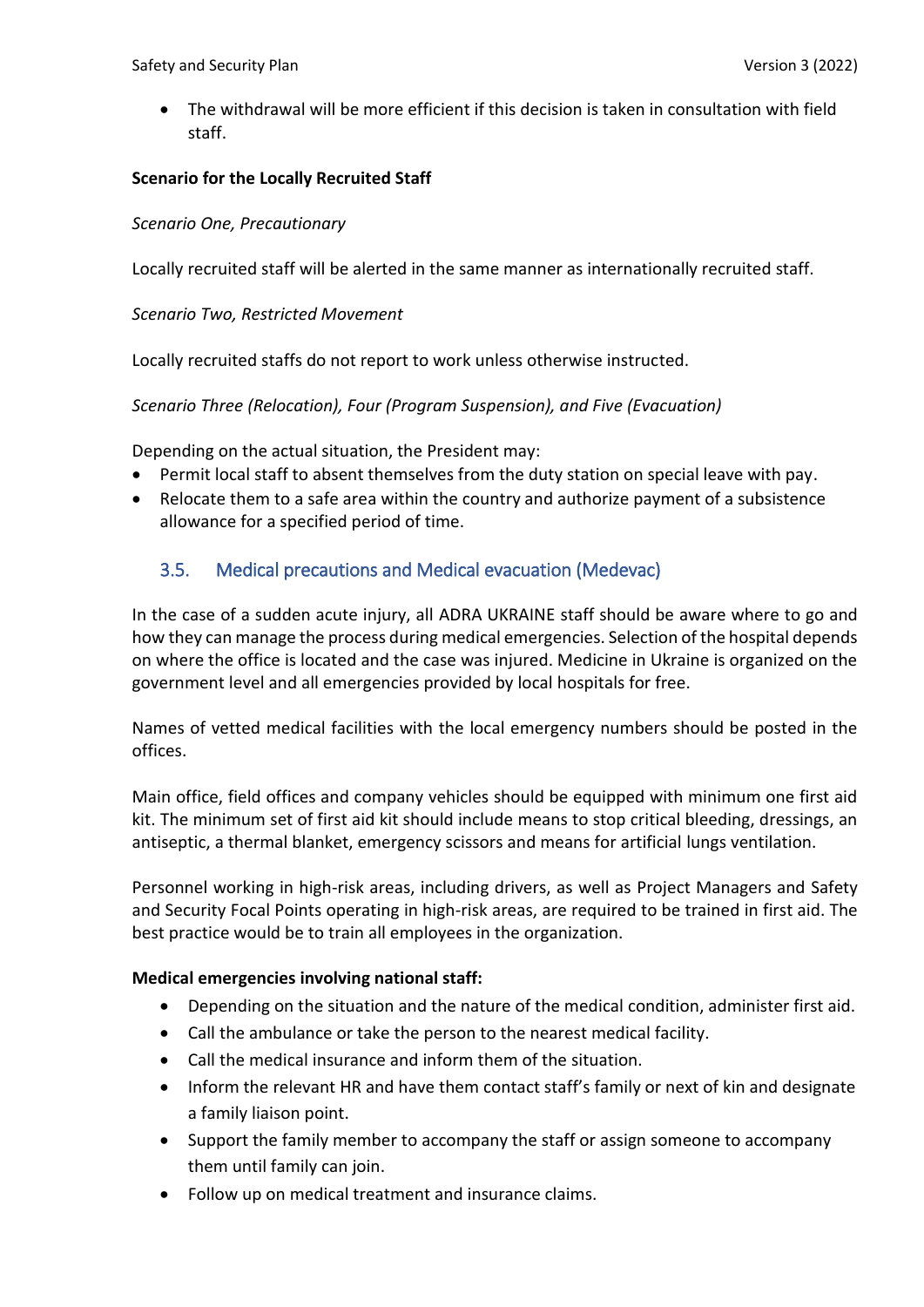• Inform other staff as appropriate to relay any doubts and fears.

#### **Medical emergencies involving international visitors:**

- Depending on the situation and the nature of the medical condition, administer first aid.
- Call the ambulance or take the person to the nearest medical facility
- Inform the relevant HR and have them contact staff's family or next of kin and designate a family liaison point
- Follow up on medical treatment and insurance claims
- Carry out medevac if needed

# <span id="page-17-0"></span>3.6. Loss of communication

There are two main reasons that loss of communications with a staff member should be taken seriously and followed up immediately:

- The staff member might have been involved in a safety or security incident and needs support.
- Loss of communications means that we cannot be certain about the whereabouts of the staff member.

#### **In case of loss of communication:**

- Report the loss of communications to the Country Director and Safety and Security Manager.
- Contact colleagues from the same department or office and ask if anybody has been in contact with the person(s) with whom the communication was lost.
- Ascertain when was the last contact and the whereabouts of the staff member(s) when they last were in contact.
- Confirm the travel route of staff member who is out of communication.
- If communication has not been established in 1 hour, the loss of communications will be treated as a 'Missing Person Incident' and it is necessary to implement the protocol specified in Annex 1.

# 3.7. Critical Incident Management Team

In case of a critical incident (disappearance of an employee, kidnapping of personnel, serious injuries, fatal accidents, inability of personnel to evacuate from the shelling zone, etc.), the President immediately initiates the work of the Critical Incident Management Team (CMT).

The following list sets out the CMT for any critical incident encountered within ADRA UKRAINE. This will be updated as required per rotations of staff.

| <b>Name</b>       | <b>Position</b>                   | Email                     | Phone         |
|-------------------|-----------------------------------|---------------------------|---------------|
| Anatolii Nikitiuk | President                         | anatolii.nikitiuk@adra.ua | +380638530024 |
| Mikhaylo Syomin   | Safety and<br>Security<br>Manager | michail.somin@adra.ua     | +380996206221 |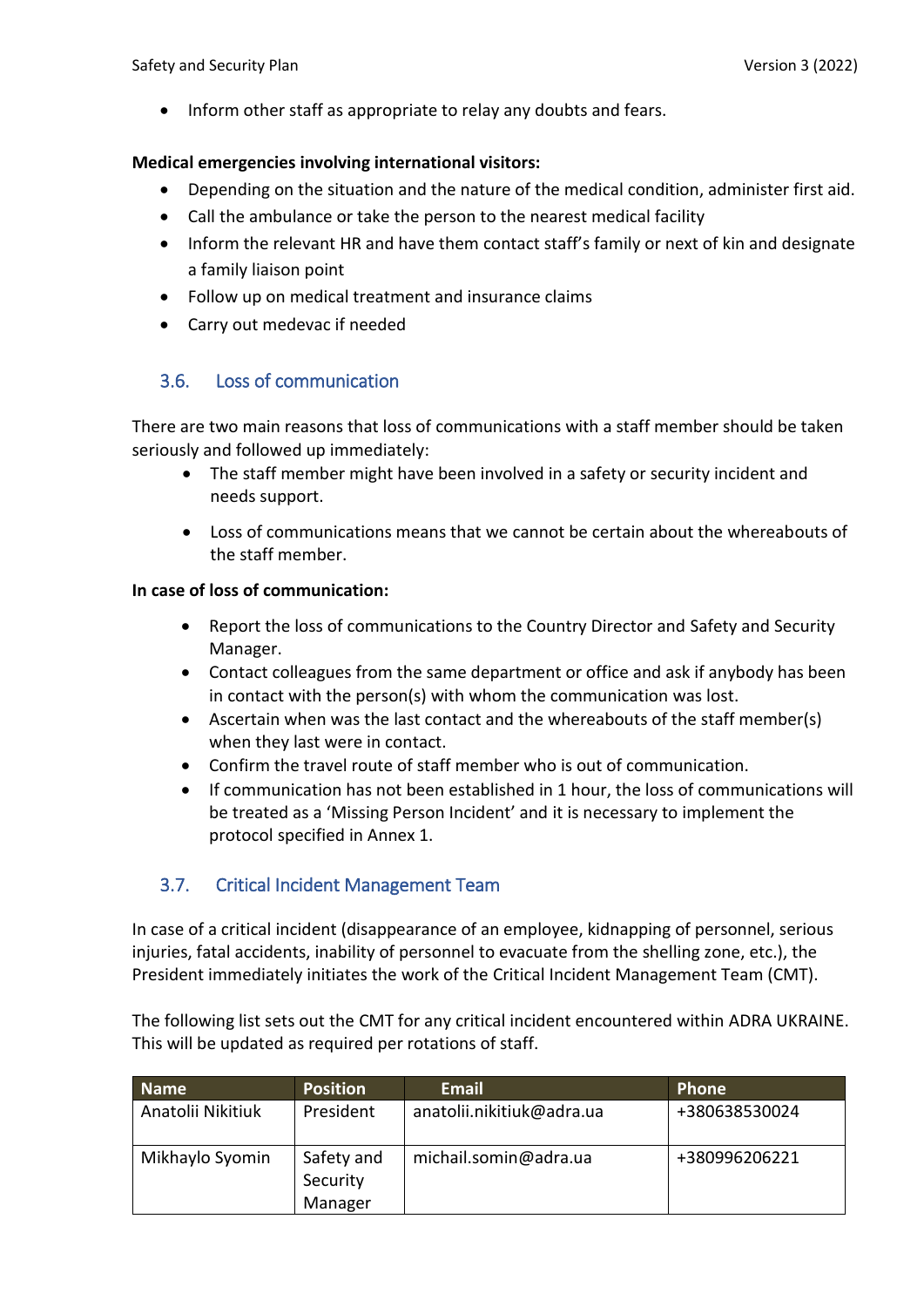| Artem Dikhtiaruk      | Programs<br>Director    | dikhtiaruk@adra.org.ua    | +38 063 960 5676 |
|-----------------------|-------------------------|---------------------------|------------------|
| Juliana<br>Lukyanenko | Finance<br>Director     | j.lukyanenko@ adra.org.ua | +380676934851    |
| Mykyta Didenchuk      | Programs<br>Coordinator | mykyta.didenchuk@adra.ua  | +380983132713    |

The participation of the Project Manager, whose personnel has been subjected to a critical incident, is also mandatory.

#### **CMT Operations Room requirements:**

Located in ADRA UKRAINE Country Office – meeting room to be determined. Country Office Admin Manager/ IT Manager is responsible to ensure that the room on short notice can be converted into a CMT Operations Room. This includes:

- Ensuring adequate power outlets
- Phone lines are installed and working
- Test of communications equipment from the room
- Stationary kit prepared
- Whiteboard/Flip Charts

# <span id="page-18-0"></span>4. INCIDENT REPORTING

All incidents that involve CO «CF «ADRA Ukraine» staff members or property are reported to the President, Safety and Security Manager and immediate supervisor/Project Manager in the most expedient possible manner.

The President, Safety and Security Manager or designee shall respond to the incident as necessary and report the incident to the Regional Director and the Chief Safety & Security Advisor. The President and/or Safety and Security Manager determines what information concerning the incident will be shared with others outside the ADRA Network. When sharing outside the ADRA Network, personal information will remain confidential, unless the safety & security conditions warrant otherwise. A written incident report is archived at the country office level and submitted to the Regional Director and the Chief Safety & Security Advisor, using the form at the end of this plan.

The form of Incident Report is indicated in Annex 2 of this document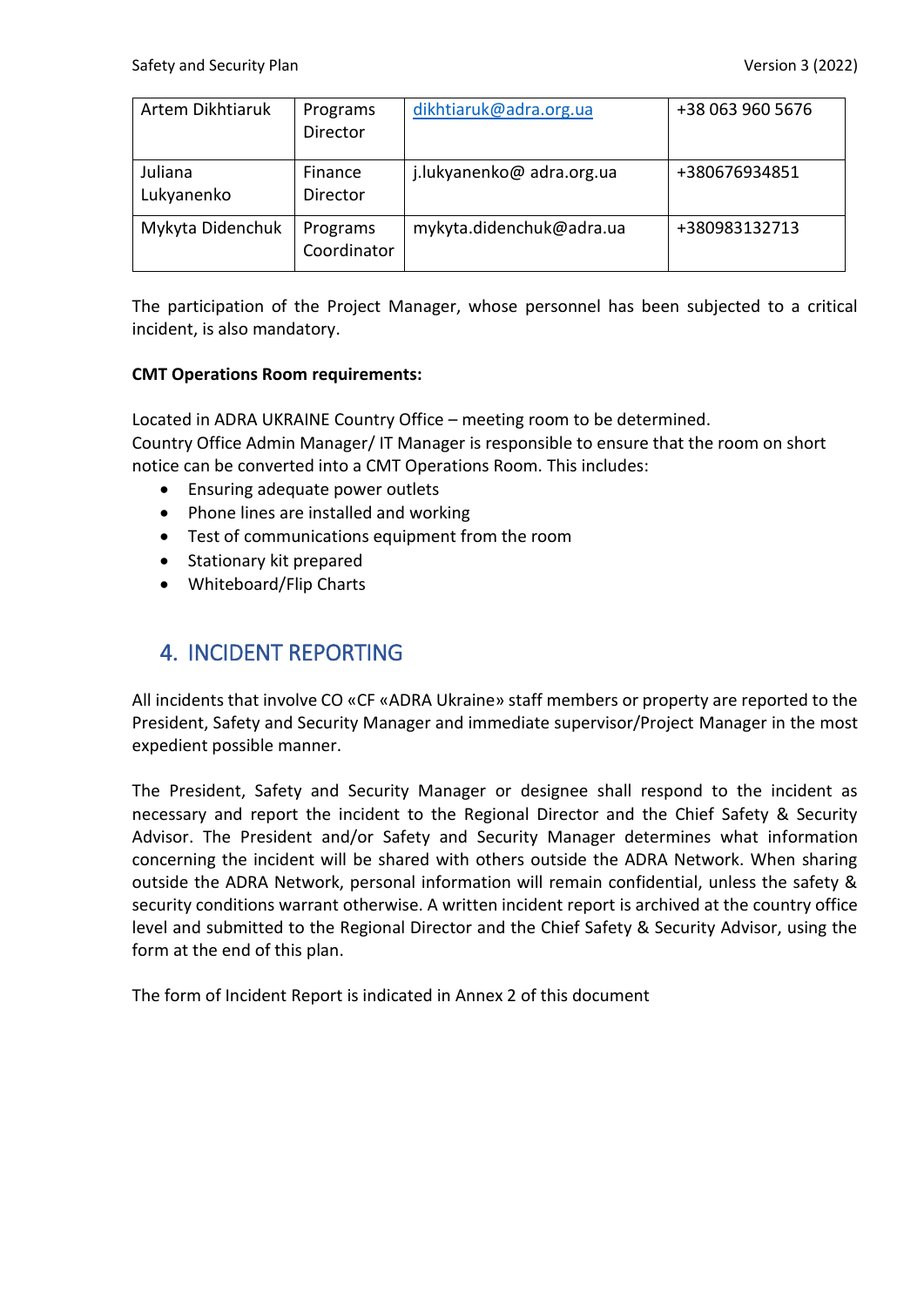### <span id="page-19-0"></span>ANNEX 1. - Missing Person protocol